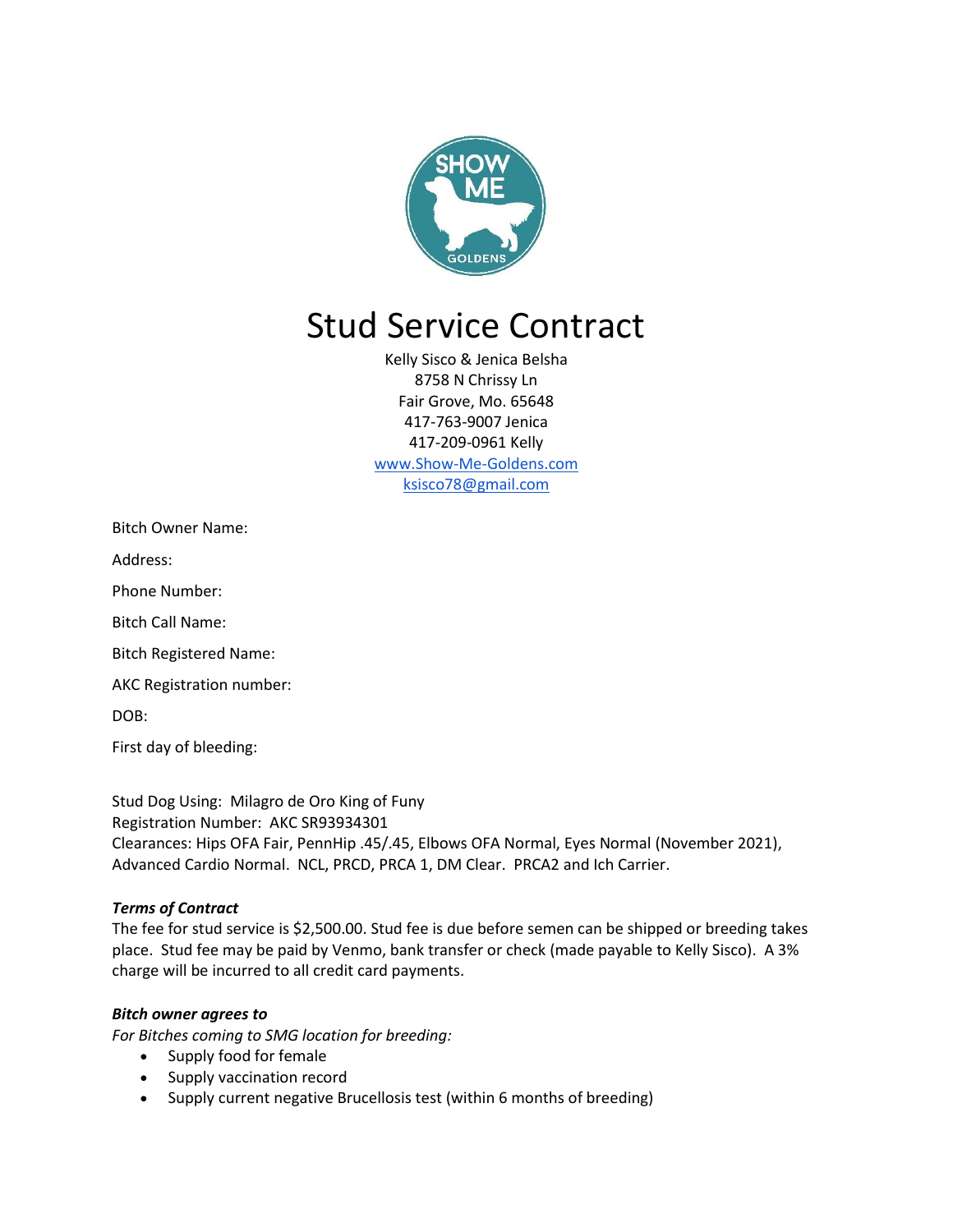- Pay for any progesterone testing that is needed to the vet clinic doing the testing, Owner will be contacted for permission before any testing is done and Owner will contact vet clinic to make prompt payment.
- Pay \$10 per day for board after 3 days.
- Send female in good health, free of intestinal/external parasites including, but not limited to, fleas, ticks, worms.
- Notify SMG when female is confirmed either pregnant or not, within 68 days of mating.
- Keep the female properly confined following the breeding to ensure no other dog could mate her accidentally before mating season is finished.
- That no puppies resulting from the above stud service may be sold to pet shops, puppy franchises, dealers, raffled or supplied as give away prizes or similar projects. The penalty for the breach of above is \$3,000.00 per animal involved, payable upon demand.
- Not post litter photos or litter advertisements to the Show Me Goldens Facebook page.
- Obtain permission prior to using any images belonging to SMG for any purposes.
- Bitch owner guarantees that female is crate trained and potty trained. Since our dogs live in our house, and the bitch will be in our house the entire time they are in our care, this is nonnegotiable.

# *For shipped semen:*

- Notify SMG when female is confirmed either pregnant or not, within 68 days of mating.
- Keep the female properly confined following the breeding to ensure no other dog could mate her accidentally before mating season is finished.
- Pay for all fees incurred for the collection, processing and shipping of semen by SMG. A 48 hour notice is needed to ship semen. Shipping fees do vary, but average \$300 to \$400.
- Not post litter photos or litter advertisements to the Show Me Goldens Facebook page.
- Obtain permission prior to using any images belonging to SMG for any purposes.
- That no puppies resulting from the above stud service may be sold to pet shops, puppy franchises, dealers, raffled or supplied as give away prizes or similar projects. The penalty for the breach of above is \$3,000.00 per animal involved, payable upon demand.

Further, the bitch owner attests that bitch is healthy, of sound and stable temperament, is of breeding quality and has completed and passed clearances to include hip, elbow, eye and heart. The bitch owner also confirms that bitch is PRCA2 clear, since stud is a carrier. Bitch owner agrees that puppies sold will be placed with limited registration only. Puppies kept by bitch owner and registered in bitch owner's name(s) solely may be kept with full registration. The penalty for the breach of above is \$3,000.00 per animal involved, payable upon demand.

# **SMG agrees to:**

- Take all reasonable care to provide a safe environment for females coming to breed, but is not responsible for accidents or injury to females that are incurred because female will not stay in provided area, or has behavioral problems resulting in harm to herself. If an unsafe situation arises, SMG will send female home.
- Have stud dog in good physical condition and ensure he has viable semen for breeding purposes.
- Will confirm litter registration through AKC promptly after receiving litter application.
- A litter will consist of the live birth of three or more puppies that nurse and survive for 14 days. In the event that this pairing does not produce three or more puppies that thrive, a repeat breeding will be provided at no cost. This does not include shipping fees if applicable.